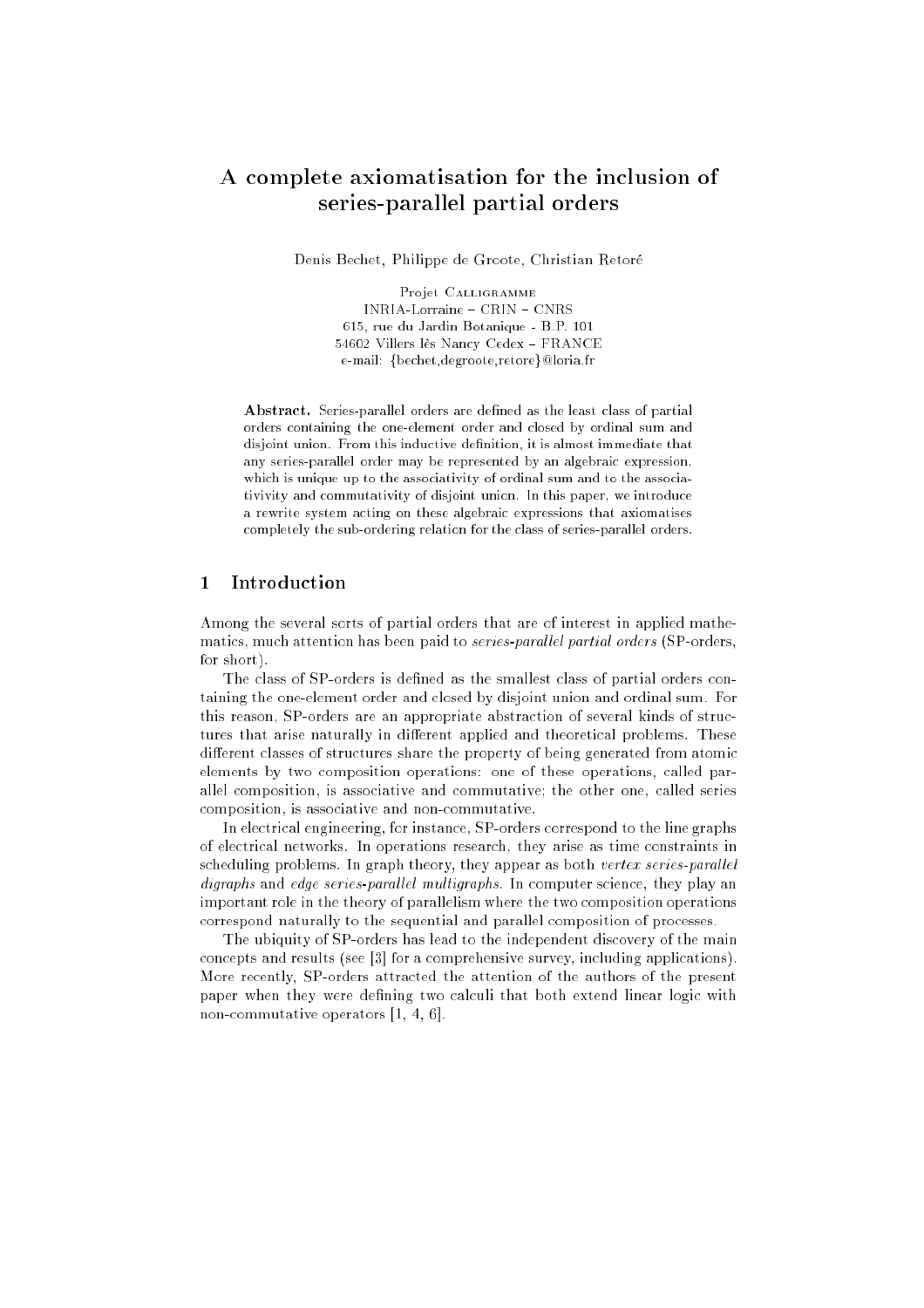In Retoré's pomset logic [4, 6], the multiple conclusions of a proof are provided with a partial order. Then, when trying to formulate pomset logic by means of a sequent calculus, it is natural to restrict one's attention to sequents that may be interpreted as single formulas, which is possible if and only if the partial order on the conclusions is series-parallel. Similarly, in de Groote's partially commutative logic [1], sequents are built by means of two meta-operators that correspond to commutative and non-commutative conjunctions. Then, the interesting semantic interpretation of this syntactic construction is in terms of SP-orders.

The two calculi may be seen as logics dealing with ordering constraints and they both include rules that allow these constraints to be relaxed. Trying to axiomatise such rules gave rise to the following natural question. Let  $t_1$  and  $t_2$ be two algebraic terms corresponding to two SP-orders,  $O_1$  and  $O_2$ , on the same carrier (these are terms sharing the same atoms and built using two operators: the series and the parallel composition). Is there a rewriting system that would allow  $t_1$  to be rewritten into  $t_2$  if and only if  $O_2$  is a sub-order of  $O_1$ ?

The present paper, which gives a positive solution to the above problem, is organised as follows. The next section is devoted to the basic concepts that will be needed in the sequel. Section 3 discusses the problem and introduces our solution. In Section 4, we prove that our axiomatisation is complete, while we explain in Section 5 how to extend our result to similar classes of relations.

# 2 Basic concepts and definitions

Let  $U$  be some denumerable universe. We will define SP-orders (over U) as simple digraphs  $R = (V_R, E_R)$ , where  $V_R \subset U$  is a finite set (called the *carrier*), and ER VR - VR is an irreexive relation over VR. We dene one to be the class of digraphs  $({x}, \emptyset)$ , for  $x \in U$ . Given a digraph R and some non empty set  $E \subset U$ ,  $R_{|E}$  denotes the restriction of R to E and is defined as  $R_{|E} = (\mathbf{V}_R \cap E, \mathbf{E}_R \cap E^2).$ 

As explained in the introduction, SP-orders are built from atomic elements by means of two composition operations. These operations are formally defined as follows.

**Definition 2.1** Let  $R = (V_R, E_R)$  and  $S = (V_S, E_S)$  be two digraphs such that  $V_R \cap V_S = \emptyset$ . We define the parallel composition (or disjoint union) of R and S to be the digraph  $R \oplus S = (\mathbf{V}_{R \oplus S}, \mathbf{E}_{R \oplus S})$  such that:

$$
V_{R\oplus S} = V_R \cup V_S \quad and \quad E_{R\oplus S} = E_R \cup E_S.
$$

We define the series composition (or ordinal sum) of  $R$  and  $S$  to be the digraph  $R \otimes S = (\mathbf{V}_{R \otimes S}, \mathbf{E}_{R \otimes S})$  such that:

$$
V_{R\otimes S} = V_R \cup V_S \quad and \quad E_{R\otimes S} = E_R \cup E_S \cup (V_R \times V_S).
$$

m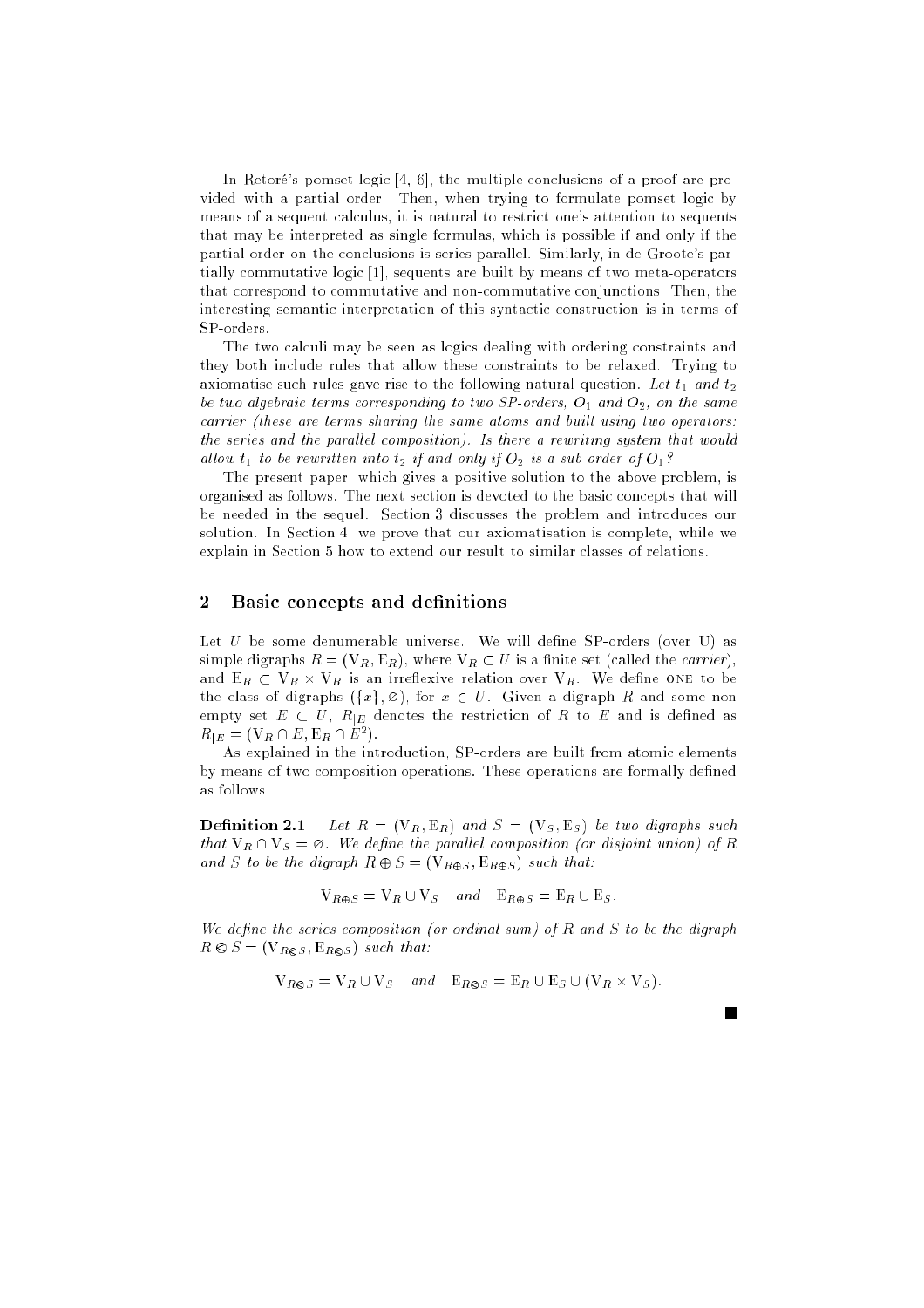It is a simple exercice to establish that " $\oplus$ " is associative and commutative and that " $\otimes$ " is associative. Then, the above definition allows the class of SPorders to be formally defined.

**Definition 2.2** The class of  $SP$ -orders is the smallest class of digraphs containing ONE, and closed by series and parallel compositions.

Notice that if R is an SP-order then  $E_R$  is transitive and antisymmetric, which justifies the name *order* a posteriori.

It is immediate from definition 2.2 that any SP-order may be represented as an algebraic expression built from constants, corresponding to elements of U, by means of two function symbols denoting " $\oplus$ " and " $\otimes$ ". Since series and parallel composition are defined only on disjoint carriers, these algebraic terms are sub-linear in the sense that each element of  $U$  appears at most once in any expression. We use  $\mathcal T$  to denote this set of sub-linear terms over U. Given  $t \in \mathcal T$ , we write  $\vartheta(t)$  for the set of constants occurring in t (hence, for any  $t \in \mathcal{T}$ , we have  $\vartheta(t) \subset U$ ). In fact, the algebraic representation of any SP-order is unique modulo the associativity of  $\otimes$ ,  $\oplus$  and the commutativity of  $\oplus$ . We write  $\mathcal{T}_{\infty}$  for the corresponding quotient set, which is in bijection with the class of SP-orders.

We end this section by giving a well-known characterisation of SP-orders in terms of forbidden configurations  $[8]$  (see [4] for an alternative proof).

**Definition 2.3** A digraph  $R = (V_R, E_R)$  is said to be N-free whenever its restriction to any four element set  $E = \{a, b, c, d\} \subset V_R$  is different from  $(E, \{(a, b), (c, d), (c, b)\})$ , *i.e.*,



**Proposition 2.4** The class of series-parallel order is exactly the class of finite N-free orders.

**The Second** 

From this one easily obtains that the class of SP-orders is stable under restriction.

**Proposition 2.5** Let R be an SP-order, and E be a subset of  $V_R$ . The restriction  $R_{|E}$  is an SP-order.

# 3 Inclusion of series-parallel partial orders

Let R and S be two SP-orders. We say that R is a sub-order of S (and, by a slight abuse of notation, we write  $R \subset S$ ) whenever  $V_R = V_S$  and  $E_R \subset E_S$ . Let us illustrate the possible meaning of this relation by a practical example. Consider the following CCS expression: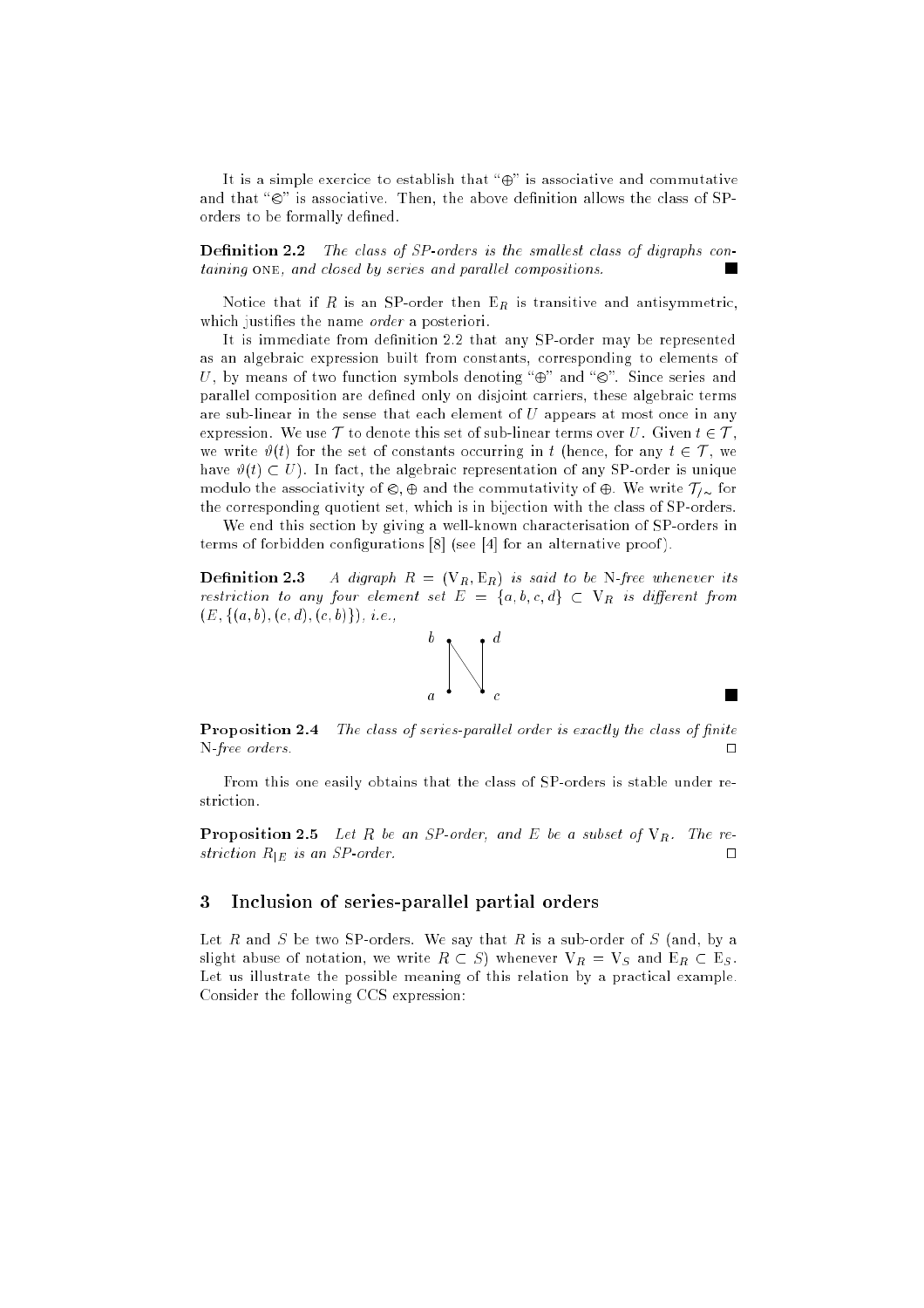$$
a.b \mid c.d \tag{1}
$$

If we accept to simulate parallelism by interleaving, each of the following expression is a refinement of  $(1)$ .

$$
a.b.c.d \quad a.c.b.d \quad a.c.d.b \quad c.a.b.d \quad c.a.d.b \quad c.d.a.b \tag{2}
$$

Now, if one consider the above expressions as SP-orders, it turns out that (1) is a sub-order of every expression in (2).

As we have seen in the previous section, any SP-order may be written as an algebraic expression, which is unique up to the associativity and the associativity/commutativity of the composition operators. Therefore, it makes sense to seek an axiomatisation of the sub-order relation at this algebraic level. More precisely, let R and S be two SP-orders, and  $t_R$  and  $t_S$  be algebraic terms representing them respectively. We are going to introduce a rewriting system such that  $t_R \to t_S$  if and only if  $S \subset R$ . This problem is not as simple as it seems because, in general, the structure of the term  $t<sub>S</sub>$  may be quite different from the structure of the term  $t_R$ . This is illustrated, for instance, by the following orders



whose algebraic representations are respectively:

 $a \oplus (b \otimes c \otimes d) \oplus (e \otimes f)$  and  $((b \otimes (a \oplus c)) \oplus e) \otimes (d \oplus f).$ 

Our axiomatisation of the sub-order relation is given by the following definition.

**Definition 3.1** The rewriting relation " $\rightarrow$ " is defined over  $\mathcal{T}_{\ell}$  by the following formal system:

- (a)  $s \otimes t \to s \oplus t$ ,
- (b)  $s \otimes (t \oplus t') \rightarrow (s \otimes t) \oplus t'$ ,
- (c)  $(s \oplus s') \otimes t \rightarrow s \oplus (s' \otimes t),$
- (d)  $(s \oplus s') \otimes (t \oplus t') \rightarrow (s \otimes t) \oplus (s' \otimes t')$ ,
- (e)  $t \to t$ ,

$$
\text{(f)} \qquad \frac{s \to s' \quad t \to t'}{s \otimes t \to s' \otimes t'}, \qquad \text{(g)} \qquad \frac{s \to s' \quad t \to t'}{s \oplus t \to s' \oplus t'}, \qquad \text{(h)} \qquad \frac{s \to t \quad t \to u}{s \to u}.
$$

 $\blacksquare$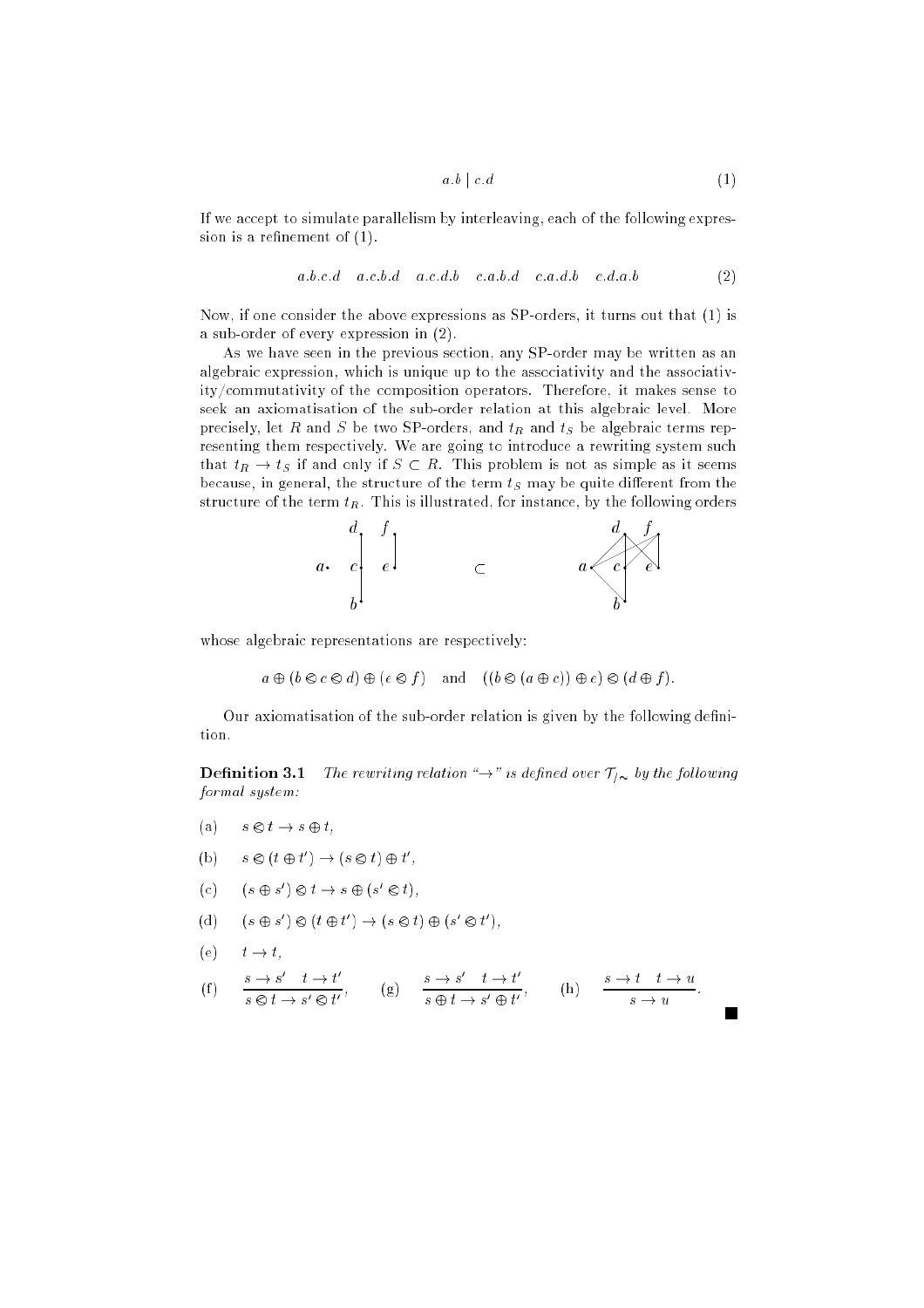The most important law in the above definition is Rule (d). Indeed, when enriching the algebra with an identity element  $\epsilon$  (which would correspond to the empty SP-order on the empty carrier) together with the laws  $\epsilon \otimes t = t \otimes \epsilon = t = \epsilon \oplus t$ , Rules (a), (b), and (c) appear as particular cases of Rule (d).

Let us demonstrate how our system works on our last example:

$$
((b \otimes (a \oplus c)) \oplus e) \otimes (d \oplus f) \rightarrow ((b \otimes (a \oplus c)) \otimes d) \oplus (e \otimes f) \qquad \text{by Rule (d)}
$$
  
\n
$$
\sim ((b \otimes (c \oplus a)) \otimes d) \oplus (e \otimes f)
$$
  
\n
$$
\rightarrow (((b \otimes c) \oplus a) \otimes d) \oplus (e \otimes f) \qquad \text{by Rule (b)}
$$
  
\n
$$
\sim ((a \oplus (b \otimes c)) \otimes d) \oplus (e \otimes f) \qquad \text{by Rule (c)}
$$
  
\n
$$
\rightarrow (a \oplus ((b \otimes c) \otimes d)) \oplus (e \otimes f) \qquad \text{by Rule (c)}
$$

It is almost a routine exercise to check that the system of Definition 3.1 is a consistent axiomatisation of a sub-ordering relation for the class of SP-orders. More precisely, the following proposition holds.

**Proposition 3.2** Let R, S be SP-orders, and let  $t_R$  and  $t_S$  be their respective algebraic representations. If  $t_R \rightarrow t_S$  then  $R \supset S$ .

The converse of this proposition, which is far from trivial, occupies the next section.

#### $\overline{\mathbf{4}}$ **Completeness**

This section contains our main result, namely the completeness of the axiomatisation given in Definition 3.1. More precisely, we intend to prove the following.

**Proposition 4.1** Let  $R, S$  be SP-orders, and let  $r$  and  $s$  be their respective algebraic representations. If  $R \supset S$  then  $r \to s$ .

The difficulty in establishing this proposition is that a simple induction on the inductive structures of  $R$  and  $S$  does not seem to work. Indeed, these structures may be rather dissimilar as we have seen in the previous section. For this reason, our proof works by induction on the number of points in the common carrier of R and S. This allows us to apply induction hypotheses on restrictions of R and S, taking advantage of Proposition 2.5. To this end, however, we need the next definition together with a lemma whose proof is left to the reader.

**Definition 4.2** Let  $t \in \mathcal{T}_{/\infty}$  and  $E \subset U$  be such that  $\vartheta(t) \cap E \neq \emptyset$ . The syntactic restriction  $t_{|E}$  of t to E is inductively defined as follows:

 $\blacksquare$ 

| (i)  | $a_{1E}$                            | $= a$                                           | if $a \in E$                                                                     |
|------|-------------------------------------|-------------------------------------------------|----------------------------------------------------------------------------------|
| (ii) |                                     | $(s \circ t)_{ E} = s_{ E} \circ t_{ E}$        | if $E \cap \vartheta(s) \neq \emptyset$ and $E \cap \vartheta(t) \neq \emptyset$ |
|      | $(iii)$ $(s \circ t)_{ E} = s_{ E}$ |                                                 | if $E \cap \vartheta(t) = \varnothing$                                           |
|      | $(iv)$ $(s \circ t)_{ E} = t_{ E}$  |                                                 | if $E \cap \vartheta(s) = \varnothing$                                           |
|      |                                     | where $\circ$ is either $\otimes$ or $\oplus$ . |                                                                                  |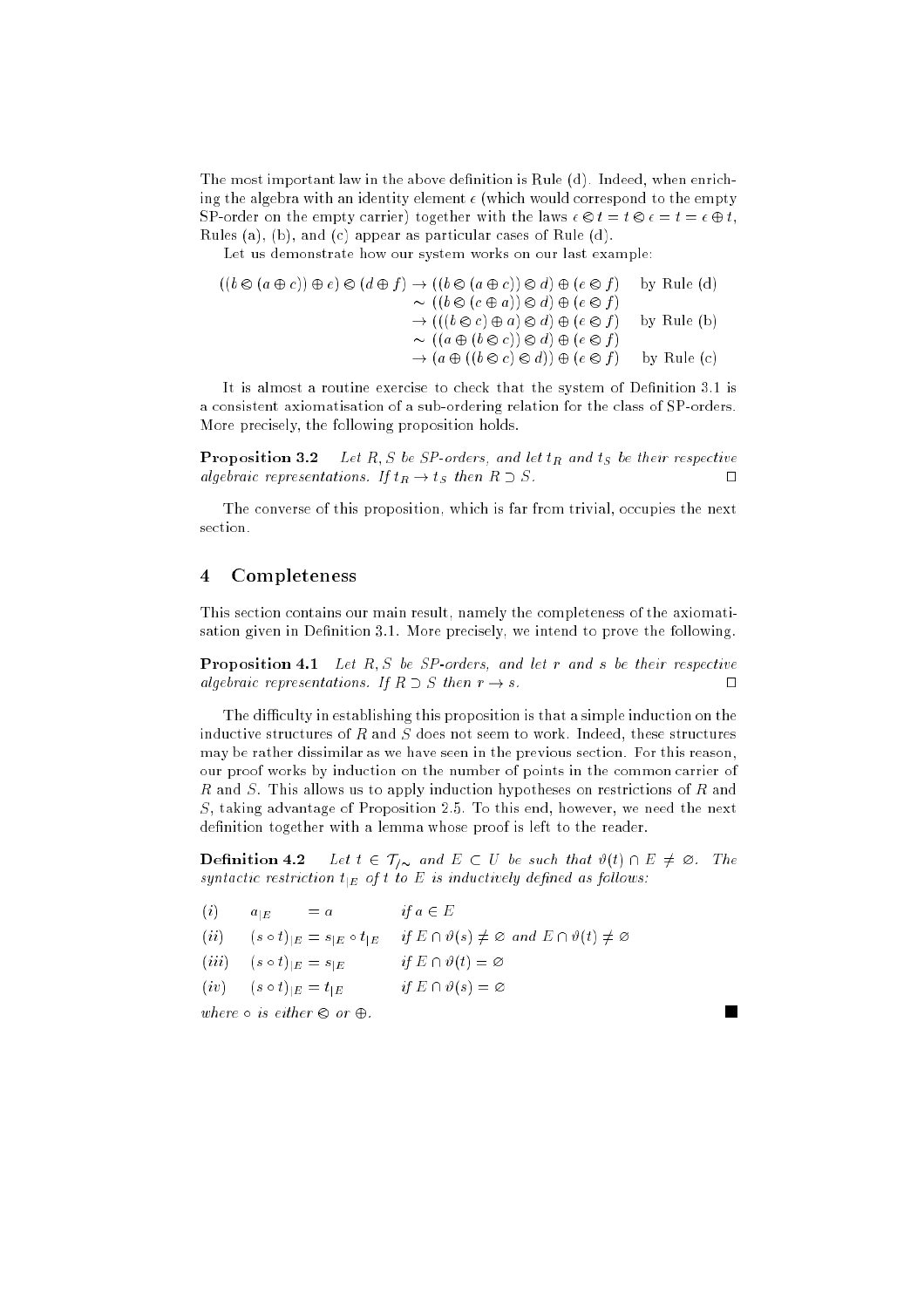**Lemma 4.3** Let R be an SP-order and r be its algebraic representation. Let  $E \subset U$  be such that  $E \cap V_R \neq \emptyset$ . Then,  $r_{|E}$  is the algebraic representation of  $R_{\mid E}$  .  $\hfill \Box$ 

In the course of the proof of Proposition 4.1, we also need the following two decomposition lemmas.

**Lemma 4.4** Let R, R', R'', and S be SP-orders such that:

(a)  $R = R' \oplus R''$ , (b)  $S \subset R$ .

Then there exist SP-orders S' and S'' such that:

(c)  $S' \subset R'$  and  $S'' \subset R''$ . (d)  $S = S' \oplus S''$ .

*Proof.* Take  $S' = S_{|V_{R'}}$  and  $S'' = S_{|V_{R''}}$ . By lemma 2.5, both S' and S'' are SP-orders. Moreover, since  $S \subset R$ , we obviously have that  $S' \subset R'$  and  $S^{\prime\prime}\subset R^{\prime\prime}$ . This establishes (c).

Now, let  $a \in V_{R'}$  and  $b \in V_{R''}$ . Since  $R = R' \oplus R''$ , we have that  $(a, b)$ ,  $(b, a) \notin$  $E_R$ . Then, because  $S \subset R$ , we have that  $(a, b), (b, a) \notin E_S$ , which establishes  $\mathcal{M}$  , we are the contract of the contract of the contract of the contract of the contract of the contract of the contract of the contract of the contract of the contract of the contract of the contract of the contrac

**Lemma 4.5** Let R, S, S', and S'' be SP-orders such that:

(a)  $S = S' \otimes S''$ , (b)  $S \subset R$ .

Then there exist SP-orders  $R'$  and  $R''$  such that:

- (c)  $S' \subset R'$  and  $S'' \subset R''$ .
- (d)  $R = R' \otimes R''$ .

*Proof.* Take  $R' = R_{|\mathbf{V}_{S'}}$  and  $R'' = R_{|\mathbf{V}_{S''}}$ . By lemma 2.5, both  $R'$  and  $R''$  are SP-orders. Moreover, since  $S \subset R$ , we must have that  $S' \subset R'$  and  $S'' \subset R''$ . This establishes (c).

Now, let  $a \in V_{S'}$  and  $b \in V_{S''}$ . Since  $S = S' \otimes S''$ , we have that  $(a, b) \in E_S$ . Then, because  $S \subset R$ , we have that  $(a, b) \in E_R$ , which establishes (d).  $\square$ 

We are now in a position to prove Proposition 4.1.

Proof of Proposition 4.1 The proof proceeds by induction on the number of elements in  $V_R$ . For the base case, when  $\#V_R = 1$ , there is nothing to prove. For the inductive case, when  $\#V_R > 1$ , we proceed by case analysis on the inductive structure of R.

CASE 1: the last operation in the inductive definition of R is  $\oplus$ . Then, R may be written as  $r = r' \oplus r''$ . Because  $S \subset R$ , by Lemma 4.4, the last operation of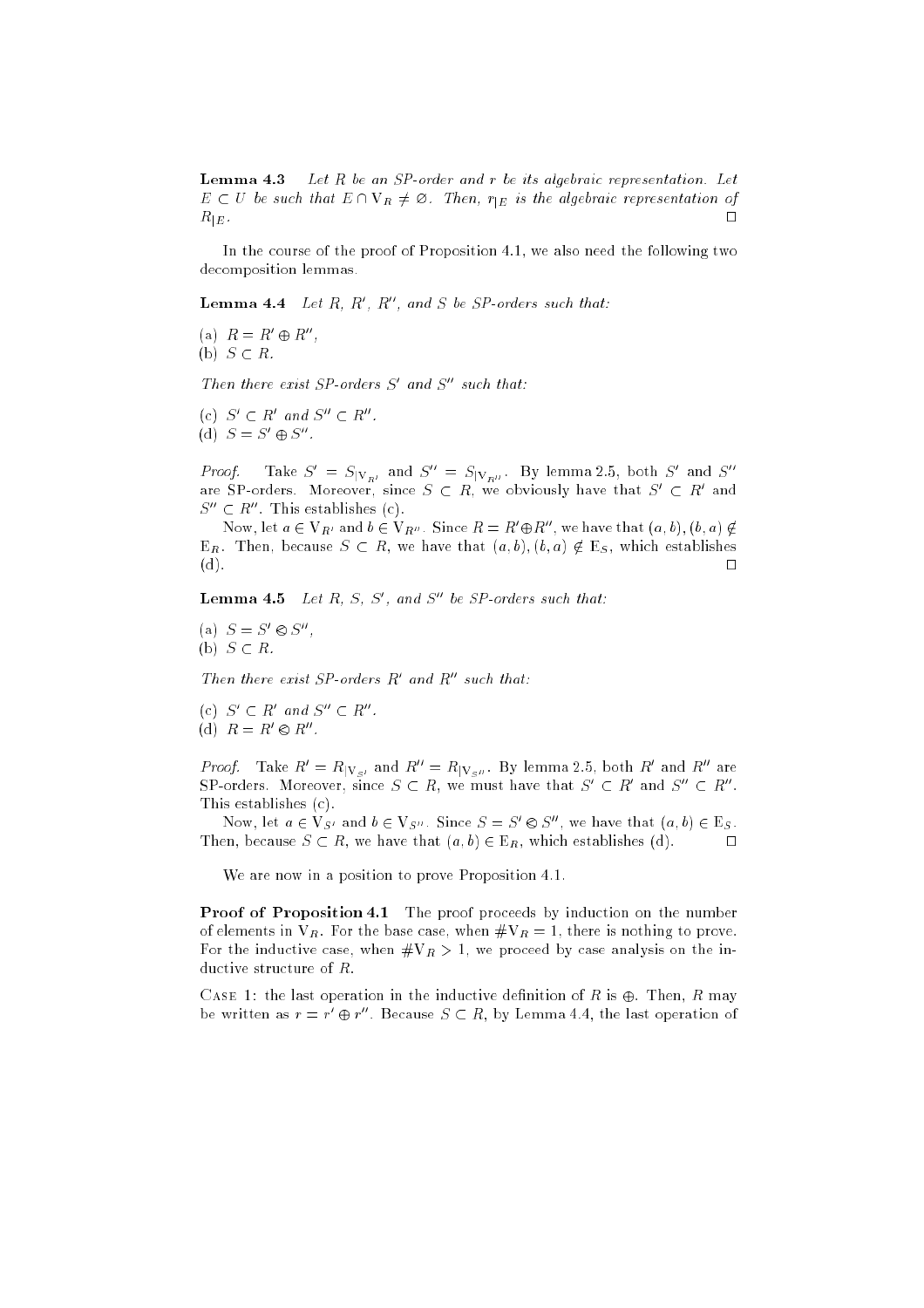S is  $\oplus$  and S may be written as  $s = s' \oplus s''$  with  $\vartheta(r') = \vartheta(s')$  and  $\vartheta(r'') = \vartheta(s'')$ (we choose  $s = s_{\lbrack \vartheta(r')}$  and  $s = s_{\lbrack \vartheta(r'')\rbrack}$ . Thus by induction we have  $r \to s$ ,  $r'' \to s'' \oplus s'' = s$ .

CASE 2: the last operation in the inductive definition of R is  $\otimes$ . We distinguish between two subcases according to the inductive structure of S.

SUBCASE 2.1: the last operation in the inductive definition of S is  $\otimes$ . S may be written as  $s = s' \otimes s''$ . Because  $S \subset R$ , by Lemma 4.5, R may be written as  $r = r' \otimes r''$  with  $\vartheta(r') = \vartheta(s')$  and  $\vartheta(r'') = \vartheta(s'')$  (we can choose  $r' = r_{\lceil \vartheta(s') \rceil}$  and  $r'' = r_{\lceil \vartheta(s'') \rceil}$ . Thus by induction we have  $r' \to s'$ ,  $r'' \to s''$  and thus  $r = r' \otimes r'' \to s' \otimes s'' = s$ .

SUBCASE 2.2: the last operation in the inductive definition of S is  $\oplus$ . R may be written as  $r = r' \otimes r''$  and S as  $s = s' \oplus s''$ . Now let us consider the two partitions of  $V_R$  given by

$$
V_R = \vartheta(r) = \vartheta(r') \cup \vartheta(r'') = \vartheta(s) = \vartheta(s') \cup \vartheta(s'')
$$

and the four sets

$$
\begin{array}{c} \vartheta(r')\cap\vartheta(s')\quad \vartheta(r')\cap\vartheta(s'')\\ \vartheta(r'')\cap\vartheta(s')\ \vartheta(r'')\cap\vartheta(s'')\end{array}
$$

Since  $\vartheta(r')$ ,  $\vartheta(r'')$ ,  $\vartheta(s')$ ,  $\vartheta(s'')$  are not empty, the four sets above give a partition of  $V_R$  into two, three or four parts (because several intersections may be empty). Since  $\oplus$  is symmetrical, we can reduce the cases to the four following configurations:

1. the four sets are not empty and  $V_R$  is split into four parts.

2.  $\vartheta(r') \cap \vartheta(s'')$  is empty and  $V_R$  is split into three parts.

3.  $\vartheta(r'') \cap \vartheta(s')$  is empty and  $V_R$  is split into three parts.

4.  $\vartheta(r') \cap \vartheta(s'')$  and  $\vartheta(r'') \cap \vartheta(s')$  are empty and  $V_R$  is split in two parts.

The four configurations correspond to Rules (d), (c), (b), and (a) of Definition 3.1.

For Configuration 1, the four sets are not empty. We can prove that:

$$
r = r' \otimes r''
$$
  
\n
$$
\rightarrow s_{\lfloor \vartheta(r')} \otimes s_{\lfloor \vartheta(r'') \rfloor}
$$
  
\n
$$
= (s'_{\lfloor \vartheta(r') \rfloor} \oplus s''_{\lfloor \vartheta(r') \rfloor}) \otimes (s'_{\lfloor \vartheta(r'') \rfloor} \oplus s''_{\lfloor \vartheta(r'') \rfloor})
$$
  
\n
$$
= (s_{\lfloor \vartheta(r') \cap \vartheta(s')} \oplus s_{\lfloor \vartheta(r') \cap \vartheta(s'') \rfloor}) \otimes (s_{\lfloor \vartheta(r'') \cap \vartheta(s')} \oplus s_{\lfloor \vartheta(r'') \cap \vartheta(s'') \rfloor})
$$
  
\n
$$
\rightarrow (s_{\lfloor \vartheta(r') \cap \vartheta(s')} \otimes s_{\lfloor \vartheta(r'') \cap \vartheta(s') \rfloor}) \oplus (s_{\lfloor \vartheta(r') \cap \vartheta(s'') \rfloor} \otimes s_{\lfloor \vartheta(r'') \cap \vartheta(s'') \rfloor}
$$
  
\n
$$
= (s'_{\lfloor \vartheta(r') \rfloor} \otimes s'_{\lfloor \vartheta(r'') \rfloor}) \oplus (s''_{\lfloor \vartheta(r') \rfloor} \otimes s''_{\lfloor \vartheta(r'') \rfloor})
$$
  
\n
$$
\rightarrow s' \oplus s''
$$
  
\n(3)

The SP-order corresponding to  $s_{\lbrack \vartheta (r^{\prime })}$  is included in the one corresponding to r'. Thus by induction we have  $r' \rightarrow s_{\vert \theta(r')}$ . For the same reason  $r'' \rightarrow s_{\vert \theta(r'')}$  and (1) follows. (2) is obtained by the application Rule (d) of Definition 3.1. The SP-order corresponding to  $s^{\cdot}$  is included in the one corresponding to  $s_{\lfloor \vartheta(r^{\prime}) \rfloor} \otimes$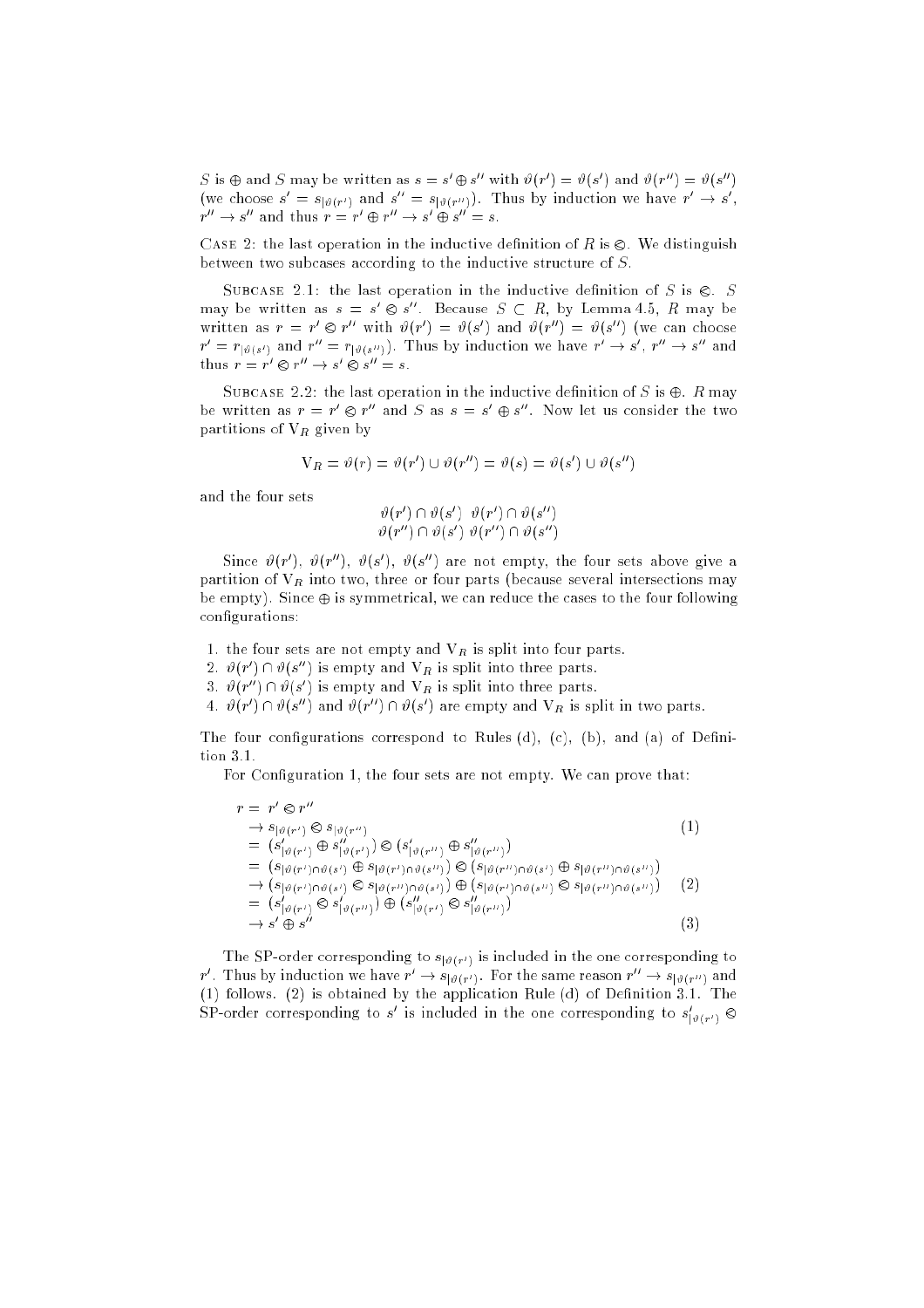$s_{\vert \vartheta(r^{\prime\prime})}$ . Thus, by induction we have  $s_{\vert \vartheta(r^{\prime})} \otimes s_{\vert \vartheta(r^{\prime\prime})} \rightarrow s^{\prime}$ . For the same reason,  $s_{\vert \vartheta(r')} \otimes s_{\vert \vartheta(r'')} \rightarrow s''$  and (3) follows.

The other congurations are very similar to the general case where VR is split in four parts except that some of the sub-terms are omited. The steps for Configuration 2 are:

$$
r = r' \otimes r''
$$
  
\n
$$
\rightarrow s_{\lbrack \vartheta(r')} \otimes s_{\lbrack \vartheta(r'')}
$$
  
\n
$$
= s'_{\lbrack \vartheta(r') \rbrack} \otimes (s'_{\lbrack \vartheta(r'') \rbrack} \oplus s''_{\lbrack \vartheta(r'') \rbrack})
$$
  
\n
$$
= s_{\lbrack \vartheta(r') \rbrack \cap \vartheta(s')} \otimes (s_{\lbrack \vartheta(r'') \rbrack \cap \vartheta(s')} \oplus s_{\lbrack \vartheta(r'') \rbrack \cap \vartheta(s'')})
$$
  
\n
$$
\rightarrow (s_{\lbrack \vartheta(r') \rbrack} \cap \vartheta(s') \otimes s_{\lbrack \vartheta(r'') \rbrack \cap \vartheta(s')}) \oplus s_{\lbrack \vartheta(r'') \rbrack \cap \vartheta(s'')}
$$
  
\n
$$
= (s'_{\lbrack \vartheta(r') \rbrack} \otimes s'_{\lbrack \vartheta(r'') \rbrack} \oplus s''_{\lbrack \vartheta(r'')} )
$$
  
\n(3)

 $(2)$  comes from Rule  $(b)$  of Definition 3.1. The third configuration is similar, using Rule (c) instead of Rule (b).

For Configuration 4:

$$
v = r' \otimes r''
$$
  
\n
$$
\rightarrow s_{\lceil \vartheta(r') \rceil} \otimes s_{\lceil \vartheta(r'') \rceil}
$$
  
\n
$$
= s'_{\lceil \vartheta(r') \rceil} \otimes s''_{\lceil \vartheta(r'') \rceil}
$$
  
\n
$$
= s_{\lceil \vartheta(r') \rceil} \otimes s_{\lceil \vartheta(r'') \rceil} \otimes s_{\lceil \vartheta(r'') \rceil} \otimes s_{\lceil \vartheta(r'') \rceil} \otimes s_{\lceil \vartheta(r'') \rceil} \otimes s_{\lceil \vartheta(r'') \rceil} \otimes s_{\lceil \vartheta(r'') \rceil} \otimes s_{\lceil \vartheta(r'') \rceil} \otimes s_{\lceil \vartheta(r'') \rceil} \otimes s_{\lceil \vartheta(r'') \rceil} \otimes s_{\lceil \vartheta(r'') \rceil} \otimes s_{\lceil \vartheta(r'') \rceil} \otimes s_{\lceil \vartheta(r'') \rceil} \otimes s_{\lceil \vartheta(r'') \rceil} \otimes s_{\lceil \vartheta(r'') \rceil} \otimes s_{\lceil \vartheta(r'') \rceil} \otimes s_{\lceil \vartheta(r'') \rceil} \otimes s_{\lceil \vartheta(r'') \rceil} \otimes s_{\lceil \vartheta(r'') \rceil} \otimes s_{\lceil \vartheta(r'') \rceil} \otimes s_{\lceil \vartheta(r'') \rceil} \otimes s_{\lceil \vartheta(r'') \rceil} \otimes s_{\lceil \vartheta(r'') \rceil} \otimes s_{\lceil \vartheta(r'') \rceil} \otimes s_{\lceil \vartheta(r'') \rceil} \otimes s_{\lceil \vartheta(r'') \rceil} \otimes s_{\lceil \vartheta(r'') \rceil} \otimes s_{\lceil \vartheta(r'') \rceil} \otimes s_{\lceil \vartheta(r'') \rceil} \otimes s_{\lceil \vartheta(r'') \rceil} \otimes s_{\lceil \vartheta(r'') \rceil} \otimes s_{\lceil \vartheta(r'') \rceil} \otimes s_{\lceil \vartheta(r'') \rceil} \otimes s_{\lceil \vartheta(r') \rceil} \otimes s_{\lceil \vartheta(r') \rceil} \otimes s_{\lceil \vartheta(r') \rceil} \otimes s_{\
$$

(2) comes from Rule (a) of Definition 3.1.  $\Box$ 

 $\mathcal{r}$ 

# 5 Adapting the result to other classes of relations

The inductive principle underlying the construction of series-parallel orders is typical of another class of graphs called cographs [3, 2]. This class, also known as series-parallel graphs, may defined by replacing, in Definition 2.2, the ordinal sum by a symmetric series composition.

**Definition 5.1** Let  $R = (V_R, E_R)$  and  $S = (V_S, E_S)$  be two digraphs such that  $V_R \cap V_S = \emptyset$ . We define the symmetric series composition of R and S to be the digraph  $R \otimes S = (\mathbf{V}_{R \otimes S}, \mathbf{E}_{R \otimes S})$  such that:

$$
V_{R\otimes S} = V_R \cup V_S \quad and \quad E_{R\otimes S} = E_R \cup E_S \cup (V_R \times V_S) \cup (V_S \times V_R).
$$

Then, the class of SP-graphs is defined as the smallest class of digraphs containing ONE, and closed under  $\otimes$  and  $\oplus$ . The inclusion relation within this class may be axiomatised by the following system, which is completely similar to that of Definition 3.1 (up to the commutativity of  $\otimes$ ).

 $\blacksquare$ 

(3)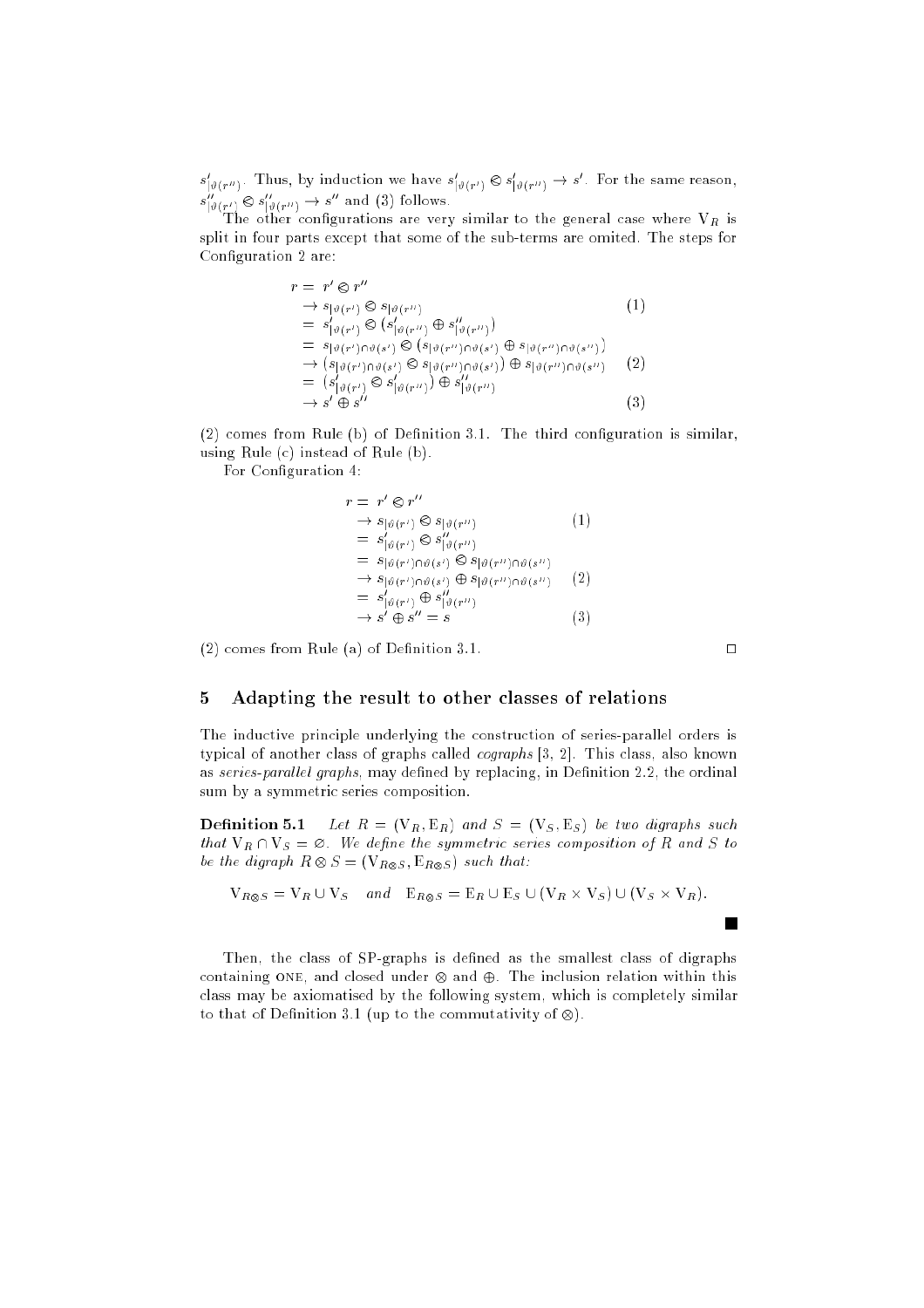| Inclusion of SP-graphs                                                                                                                                  |
|---------------------------------------------------------------------------------------------------------------------------------------------------------|
| $s \otimes t \to s \oplus t$                                                                                                                            |
| $s \otimes (t \oplus t') \rightarrow (s \otimes t) \oplus t'$<br>$(s \oplus s') \otimes (t \oplus t') \rightarrow (s \otimes t) \oplus (s' \otimes t')$ |

Now, let us come back for a while to our linear logic motivations. Pomset logic is based on the three multiplicative connectives  $\mathcal{R}$ ,  $\lt$  and  $\otimes$ , which correspond, from a proofnet theoretic point of view, to the operator  $\oplus$ ,  $\otimes$  and  $\otimes$  [5]. This explains that we are interested in the more general class of digraphs that is inductively defined by means of the three composition operations. We call the members of this class, which does not appear in the literature, SSP-relations.

**Definition 5.2** The class of SSP-relations is the smallest class of digraphs containing ONE, and closed by series  $(\otimes)$ , symmetric series  $(\otimes)$ , and parallel  $(\oplus)$  compositions.

The inclusion relation, for this class, is axiomatised by the following rewritting rules.



The reason why the proof of Proposition 4.1 may be carried over to the cases of SP-graphs and SSP-relations is twofold:

1. both classes are inductively defined by means of composition operations;

2. both classes are stable by restriction.

In the case of SP-orders, the stability by restriction is a direct consequence of their characterisation as N-free digraphs. Similarly, SP-graphs may be characterised as  $P_4$ -free graphs, i.e., graphs whose restriction to any four element set  $E = \{a, b, c, d\}$  is never  $(E, \{(a, b), (b, a), (b, c), (c, b), (c, d), (d, c)\})$  [3]. The class of SSP-relations may also be characterised in terms of forbidden congurations. We end this section by giving this supplementary result, which is original to the best of our knowledge.

Our characterisation of the SSP-relations in terms of forbidden subgraphs and structural properties is given by the following proposition.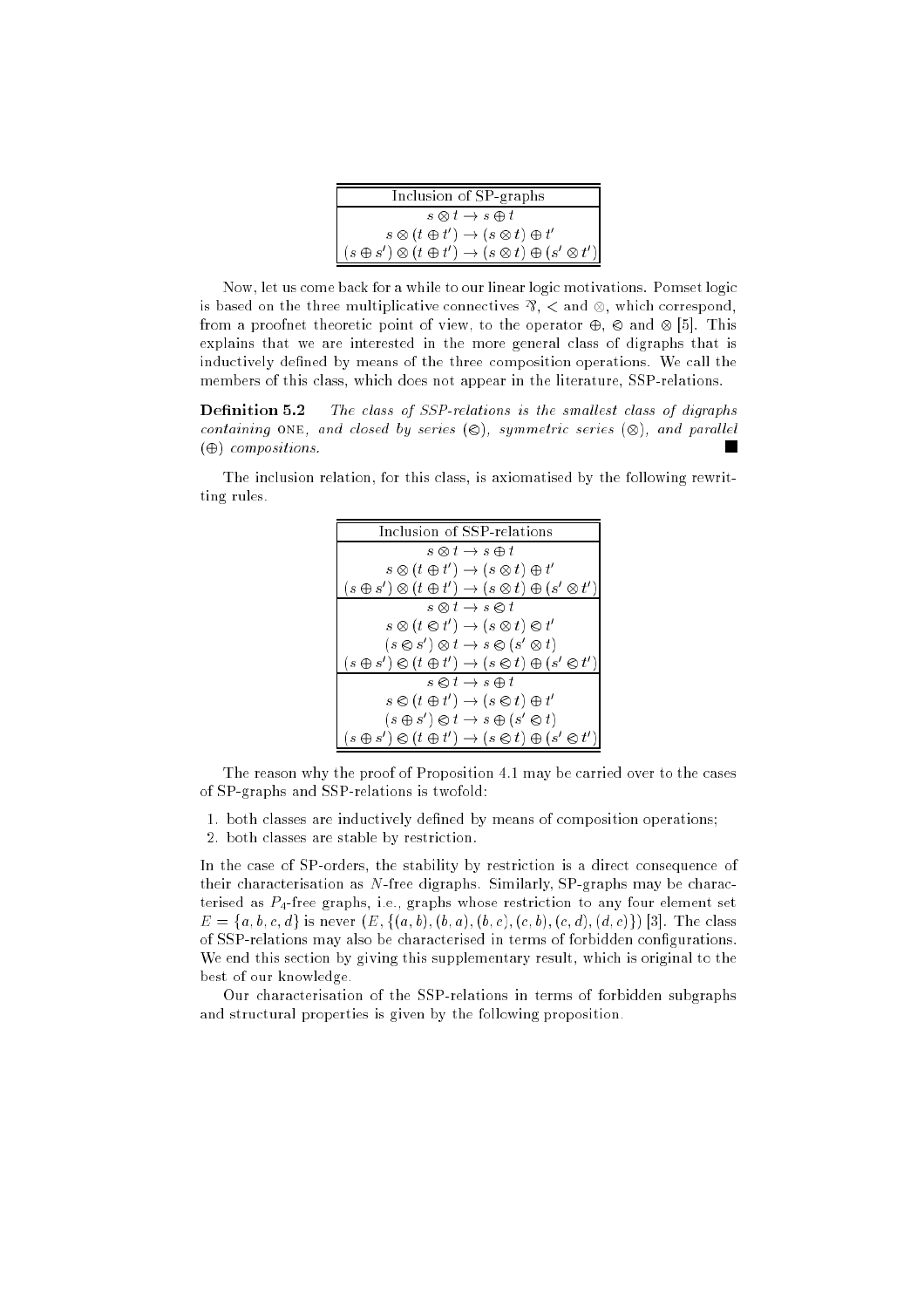**Proposition 5.3** A digraph  $R = (V_R, E_R)$  is an SSP-relation if an only if it satifies the three following properties

- 1. The directed part R<sup>+</sup> of R defined by  $V_{R^+} = V_R$  and  $E_{R^+} = \{(x, y) \in$  $E_R | (y, x) \notin E_R \}$  is N-free
- 2. The symmetrical part R<sup>t</sup> of R defined by  $V_{R} = V_R$  and  $E_{R} = \{(x, y) \in$  $E_R | (y, x) \in E_R$  is  $P_4$ -free
- 3. E<sub>R</sub> is weakly transitive, i.e.  $(x, y) \in E_{R^{\dagger}} \wedge (y, z) \in E_{R} \Rightarrow (x, z) \in E_{R}$  and  $(x, y) \in \mathbb{E}_R \wedge (y, z) \in \mathbb{E}_{R^{\uparrow}} \Rightarrow (x, z) \in \mathbb{E}_R.$

$$
\qquad \qquad \Box
$$

Remark that all these properties are preserved under restriction (and complement). Moreover,  $R^2$  is an SP-graph (since  $R^2$  is symmetrical by definition) and, similarly,  $R^{\dagger}$  is an SP-order (because the weak transitivity of R implies the transitivity of  $R^{\dagger}$ ).

To establish the above proposition we first establish a lemma.

**Lemma 5.4** Let  $R$  be a digraph satisfying 1,2 and 3 of Proposition 5.3. Let A be the carrier of a connected component of  $E_{B}$  and B be the carrier of a connected component of  $E_{R^{\dagger}}$ . Then  $A \cap B = \emptyset$  or  $A \subset B$  or  $B \subset A$ .

*Proof.* Because A and B are the carriers of connected components of  $E_{Rt}$  and  $E_{R<sup>†</sup>}$  respectively, we have:

(\*) if  $x \in A \setminus B$  and  $y \in B \setminus A$  then  $(x, y) \notin E_R$  and  $(y, x) \notin E_R$ .

We proceed by contradiction: assuming that  $A \setminus B$ ,  $A \cap B$  and  $B \setminus A$  are all non empty, we will refute  $(*)$ .

Since  $A \cap B$  and  $B \setminus A$  are not empty, while B is a connected component of  $E_{R<sup>†</sup>}$ , there should exists one arc  $(c, b) \in E_{R<sup>†</sup>}$  (or  $(b, c) \in E_{R<sup>†</sup>}$ , but this case is symmetrical) with  $c \in A \cap B$  and  $b \in B \setminus A$ . Now consider some  $a \in A \setminus B$ . There are two cases.

CASE 1:  $(a, c) \in E_{R}$ . Then, by weak transitivity we would have  $(a, b) \in E_R$ , which conflicts with  $(*)$ .

CASE 2:  $(a, c) \notin E_{R^{\updownarrow}}$ . Because  $R^{\uparrow}$  is  $P_4$ -free and connected, the distance between any two vertices must be less than two. Consequently, there exists an  $a' \in A$  such that  $(a, a') \in E_{R^{\updownarrow}}$  and  $(a', c) \in E_{R^{\updownarrow}}$ 

SUBCASE 2.1:  $a' \in A \setminus B$ . We must have, by weak transitivity,  $(a', b) \in R$ , which contradicts  $(*)$ .

SUBCASE 2.2:  $a' \in A \cap B$ . Then by weak transitivity we have  $(a', b) \in R$ . But then, as A is a connected component of  $E_{R^{\ddagger}}$ , and  $b \notin A$ , we have  $(a',b) \in E_{R^{\ddagger}}$ (i.e.,  $(b, a) \notin E_R$ ). Now we have  $(a, a') \in E_{R^{\uparrow}}$  and  $(a', b) \in E_{R^{\uparrow}}$ , and thus, by weak transitivity, we should have  $(a, b) \in R$ , which conflicts with  $(*)$ .